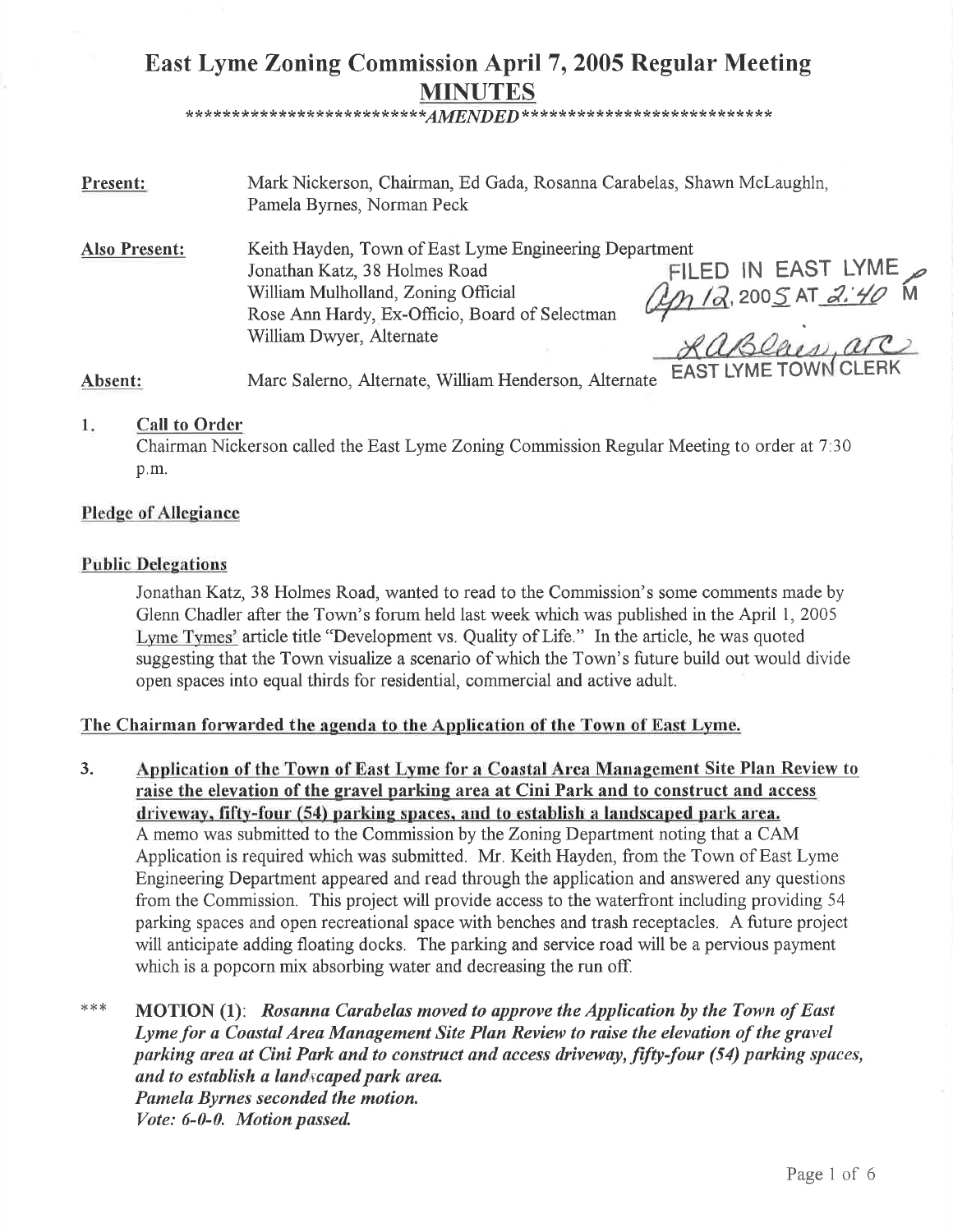Mrs. Carabelas stated the application was approved because the application meets all Coastal Management policies and standards and the applicant has taken all measures to prevent any adverse impact on coastal resources.

4. Application of Kim Detuzzi for a Special Permit to operate an indoor gymnastics center at property identified in the application as 40 Industrial Park Road, Niantic, Connecticut, East Lyme Assessor"s Map 26.3. Lot 22.

Mark Nickerson appointed Alternate Mr. William Dwyer for this application in replace of Norman Peck.

Mr. Nickerson visited the site and the requirement of a sidewalk would not be appropriate. Mr. Mulholland commented that due to the limited space, it will also not be appropriate to require that the Town's regulated landscaping be followed. Rosanna Carabelas voiced her concern for the safety of the children walking from school to this site and suggested placing a time stipulation to this application reviewing safety concerns. Pamela Byrnes reinforced that the Commission can not hold the business owner responsible for street safety issues nor expect them to invest in a business with a stipulation in place.

MOTION (2): Pamela Byrnes moved to approve the Application by Kim Detuzzi for a Special Permit to operate an indoor gymnastics center at property identified in the application as  $40$ Industrial Park Road, Niantic, Connecticut, East Lyme Assessor's Map 26.3, Lot 22 with sidewalk and landscape waivers. Alternate William Dwyer seconded the motion. Vote: 6-0-0. Motion passed x\*\*

Mark Nickerson reinstated Regular Member Norman Peck.

- $5.$ Application of Debra Osso for a Special Permit to operate a fast food restaurant on property identified in the application as 221 Boston Post Road. East Lyme. Connecticut. The property is further identified in the application as East Lyme Assessor's Map 30.2, Lot 62. Pamela Byrnes and also Mark Nickerson visited the site. This application was required to place three tables in her current restaurant. Three more parking spaces will be added on the right side of the building. Food is served through cafeteria style and there will be no drive through. Mr. Mulholland confirmed it complies with the regulations. Mr. Mulholland stated that a memo has been sent by the First Selectman to the U.S. Postal Service regarding parking and safety problems at the post oflice next door to this site.
- $***$ MOTION (3): Pamela Byrnes moved to accept the Application by Debra Osso for a Special Permit to operate a fast food restaurant on property identified in the application as 221 Boston Post Road, East Lyme, Connecticut. The property is further identified in the application as East Lyme Assessor's Map 30.2, Lot 62. Rosanna Carabelas seconded the motion. Vote: 6-0-0. Motion passed.
- Application of Theodore A. Harris for Special Permit for golf course residential accessory use pursuant to Section 12.1.4A of the East Lyme Zoning Regulations at property described in the application as 38 Holmes Road, East Lyme, Connecticut. East Lyme Assessor's Map 6 57.0,Lot29.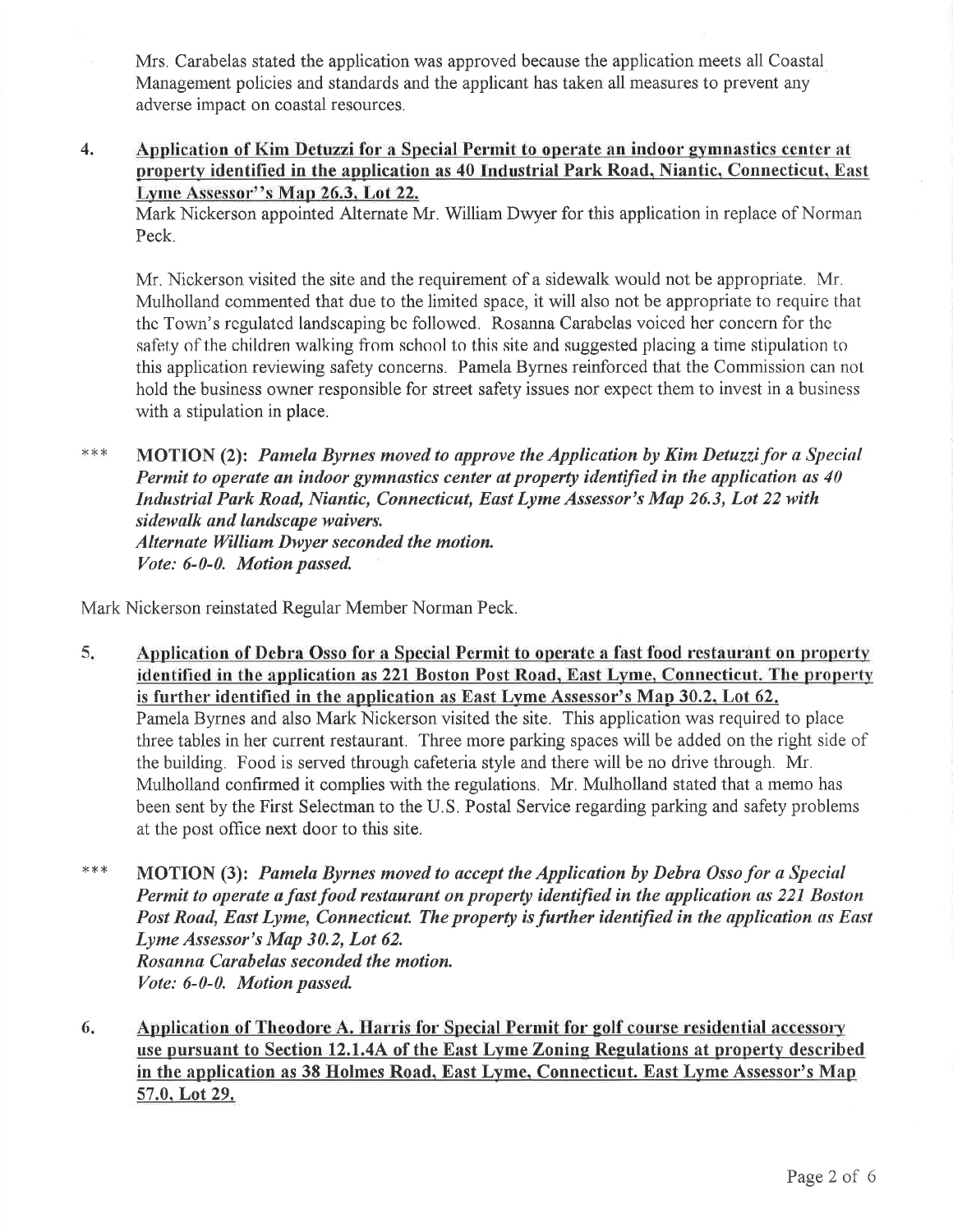Mark Nickerson called for a five minute break at 8:20 p.m.. Mr. Nickerson called the meeting back to order at 8:25 p.m.

Rosanna Carabelas read the following correspondence into the record.

Memorandum dated April 7,2005 from William Mulholland, East Lyme Zoning Official regarding Special Permit Application Walnut Hill Country Club, Holmes Road, East Lyme. The memo reported the results of the public hearing on the application of the Walnut Hill Country Club's special permit. Two questions were raised concerning the validity of the existing permit and the density calculation.

This memorandum was submitted because there is time limits for beginning work on permits. Mr. Peck questioned a twelve month deadline. It was clarified that work had to begin within twelve months or an extension had to be taken. The minutes state that there has been two extensions.

The Commission confirmed the permit is still valid because all agreed that substantial work had been performed after review of the regulation's permit time requirements, submitted affidavits by the applicant attesting to the work (test holes, access roads, etc.) that has been performed and past minutes.

There was a discussion regarding the resident's concern for the increase of traffic on roads deemed and conditioned low-traffic and residential. There is 300 acres and activity will be doubled in this area. The applicant is requesting 80 units. Mr. Mulholland confirmed that 122.64 units are actually permitted on the SU site exclusive of the SU-E units. There was a discussion on the reduction's financial impact on the Applicant's plan.

 $* * *$ MOTION (4): Norman Peck motioned to approve the Application by Theodore A. Harris for Special Permit for golf course residential accessory use pursuant to Section 12.1.4A of the East Lyme Zoning Regulations at property described in the application as 38 Holmes Road, East Lyme, Connecticut. East Lyme Assessor's Map 57.0, Lot 29 with the stipulation that the number of units be reduced to 40 units. Pamela Byrnes seconded the motion, Vote: 6-0-0. Motion passed

Norman Peck motioned to add the amendment to the original motion stating that the Applicant re-submit a revised site plan demonstrating compliance with the Zoning Regulations and bringing it before the Commission for their endorsement. Pamela Byrnes seconded the amendment. Vote: 6-0-0. Motion passed.

Norman Peck stated the application complies with the Zoning Regulations and Plans of development and the reason for the reduction was the concern for the traffic issues.

Mr. Mulholland said it will be published April 14, 2005 and effective on April 15, 2005.

Mark Nickerson returned to Item 2 on the original agenda.

# ) Approve the minutes of March 17. 2005 Regular Meeting

MOTION (5): Norman Peck moved to approve the minutes of the March 17, 2005 Regulur Meeting. Pamela Byrnes seconded the motion. Vote: 4-0-2. Motion passed Abstained: Ed Gada and Shawn Mclaughlin.  $*$   $*$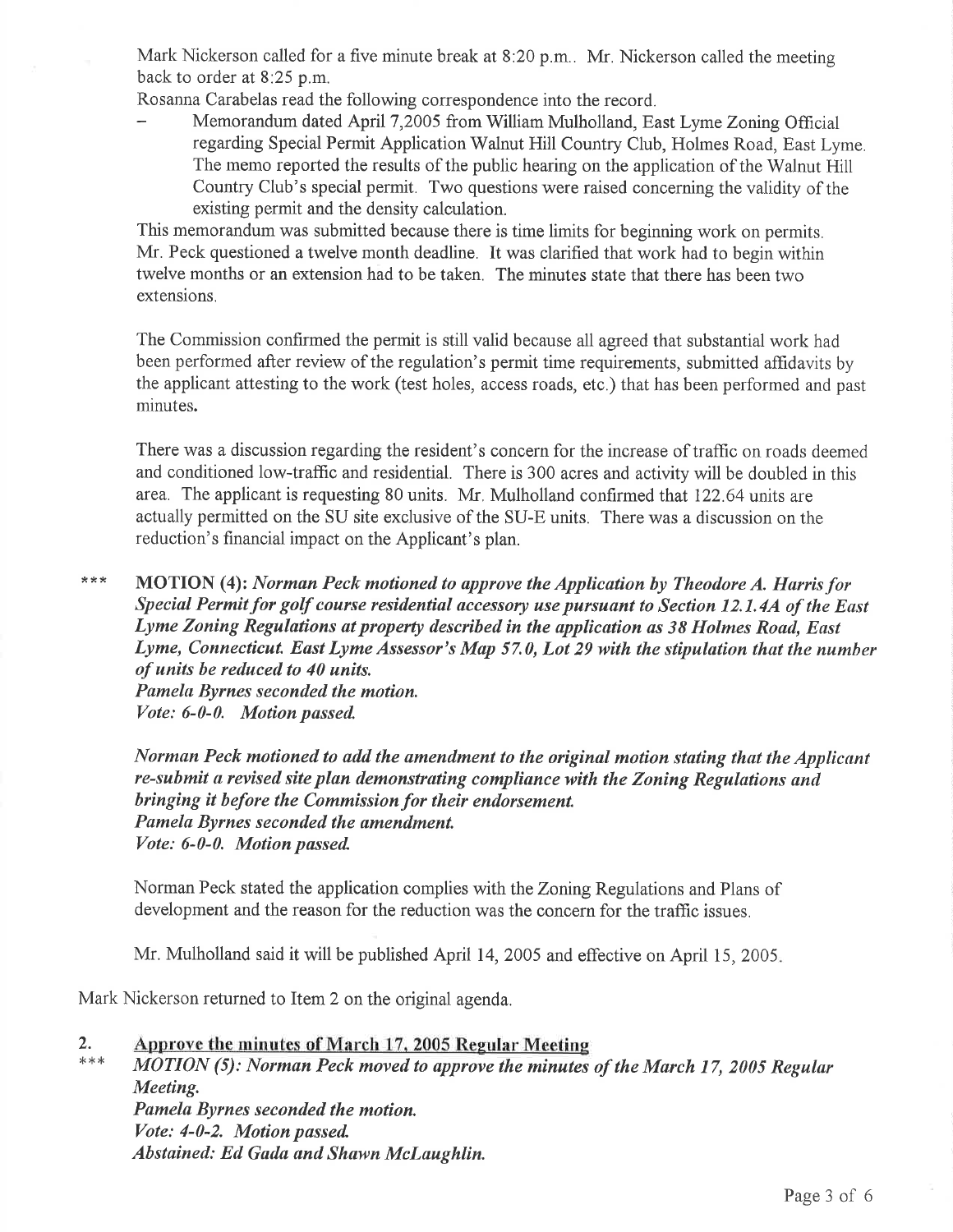### Approve the minutes of March 17, 2005 Public Hearing II and III

 $MOTION$  (6): Norman Peck moved to approve the minutes of the March 17, 2005 Public Hearing II and III. Pamela Byrnes seconded the motion. Vote: 4-0-2. Motion passed Abstained: Ed Gada and Shawn McLaughlin.

Approve the minutes of March  $17<sup>th</sup>$ , 2005 Public Hearing I

MOTION (7): Pamela Byrnes moved to approve the minutes from the Public Hearing I. Rosanna Curabelas seconded the motion. Vote: 3-0-3. Motion passed Abstained: Ed Gada, Norman Peck and Shawn McLaughlin.

Approve the minutes of March  $3<sup>rd</sup>$ , 2005 Public Hearing I Tabled.

Approve the minutes of March 3, 2005 Regular Meeting<br>\*\*\* MOTION (8): Norman Peck moved to approve the March 3, 2005 Regular Meeting, Ed Gada seconded the motion. Vote: 3-0-3. Motion pussed Abstained: Pamela Byrnes, Rosanna Carabelas, and Shawn McLaughlin.

### Old Business:

1. Stormwater

Mr Mulholland had a meeting with Mike Giannattasio, Director of Public Works and a staff engineer. A presentation should be made at a May meeting.

#### Aquifer Protection  $2.$

Mr Mulholland had a meeting with Mike Giannattasio, Director of Public Works and a staff engineer. A presentation should be made at a May meeting.

#### Neighborhood Business Zone Sub-Committee (Members: Mr. Peck & Mrs. Byrnes) 3

Norman Peck reported that for two decades, the Plan of Development has recommended a transitional zone acting as a buffer between residential and commercial zones. The Committee has studied different areas of the town and has identified streets and sections of streets for our consideration for potential Neighborhood Business Zones. Pamela Byrnes wanted to note the Committee's appreciation for the Zoning staff's assistance. The Commission reviewed the Committee's presentation. Rosanna Carabelas questioned if the Commission can legally enforce architectural design. Mr. Mulholland stated there is enabling legislation for village-assigned districts and that many districts have adopted some type of architectural review and implemented them and they have not been challenged. To have an architectural review board in a villageassigned district, the Town has to staffan architect. Norman Peck voiced that the Commission has concern of the impact and that instead of handling the zone change and the regulation at the same time just present the regulation for approval.

MOTION (9): Norman Peck moved to motion that the proposed written Neighborhood Business Zone regulation be presented for public hearing. Pamela Byrnes seconded Vote: 6-0-0. Motion passed \*\*\*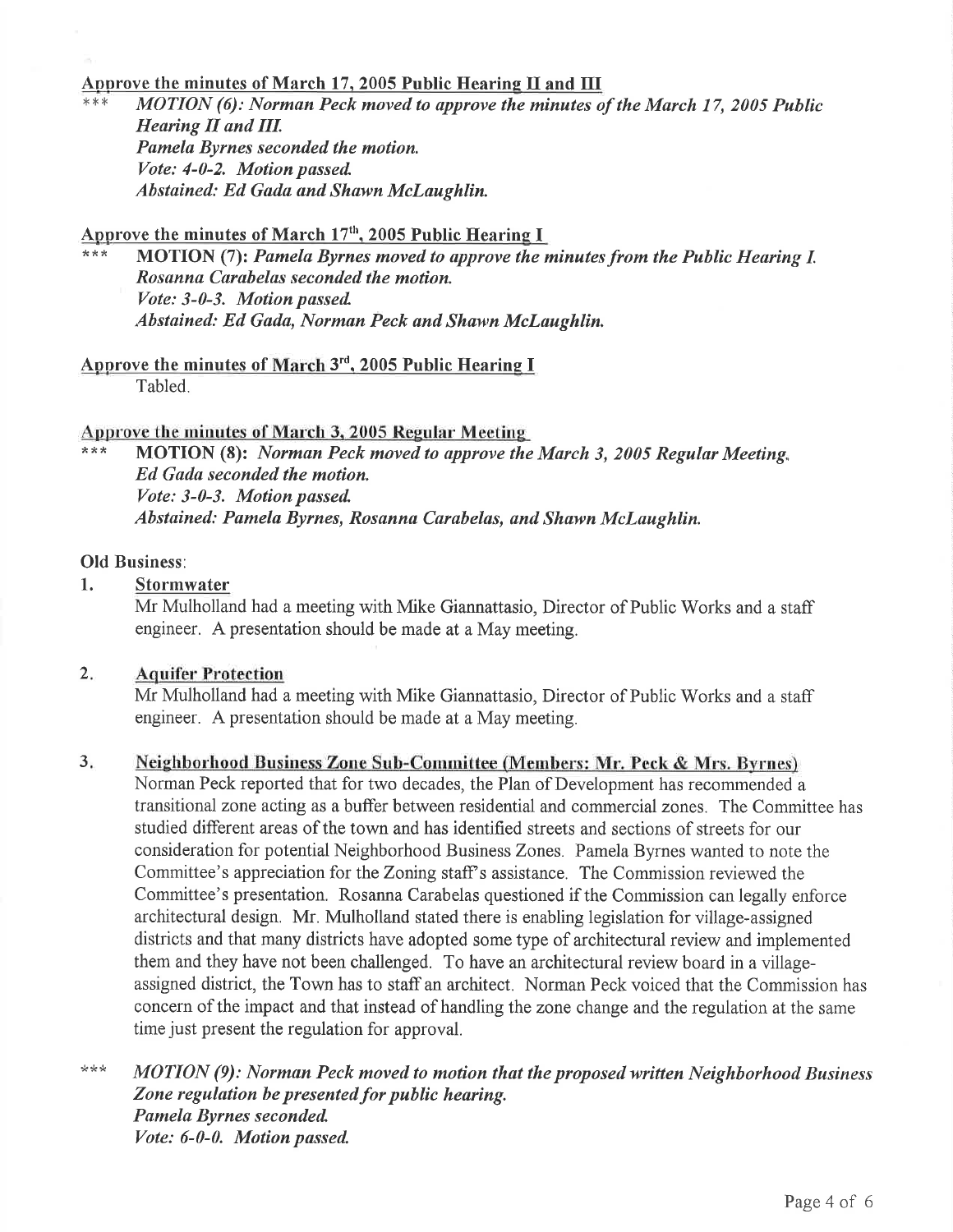### New Business:

1. Any business on the floor, if any by the majority vote of the Commission  $***$  MOTION (10): The Commission voted to place the application by Donald Bergeron for a

Special Permit to construct a mixed-use building on Methodist Street, Assessor's Map 12.1, Lot 100 be placed on the agenda. Vote: 6-0-0. Motion passed

Mr. Mulholland noted that the building on the corner of Methodist and Hope has been torn down. The Applicant received a variance to reconstruct a small building with a retail office and one apartment upstairs and he will need a special permit. Mark Nickerson asked Mr. Mulholland to schedule a public hearing.

Rosanna Carabelas is waiting back to hear from a representative from the Town of Vernon to obtain information about a sidewalk fund. Ed Gada noted that so many application have been passed with sidewalk waivers and a contribution could of been made to a fund.

Mark Nickerson recognized Wayne Fraser, First Selectman. Mr. Fraser informed the Commission there is currently a sidewalk fund in the capital/non-recurring account. There was a discussion on the initial use, fund contribution requirements and placement and need of sidewalks. Mr. Mulholland said a formalized process needs to be put in place to require this contribution.

The Selectman also reported that he is currently meeting with the Postmaster and his engineers because of the safety issues regarding their lack of parking and the drive-thru post box.

Mr. Gada asked about cleaning sidewalks. Selectman Fraser said there is no plan in place to enforce residents to clean their sidewalks but there might be a maintenance balance. This issue has been reviewed for the past two years.

#### Comments from Ex-Officio: 3.

Mrs. Hardy reported that Public Safety Sub-Committee has found three potential sites for the public safety building — property on the Old Lyme border, a site adjacent from the high school, public safety building — property on the Old Lyme border, a site adjacent from the high school,<br>and the property before the Public Works site. The Sub-Committee plans a public discussion on the preliminary sites at the high school. Mrs. Hardy asked if a Commission member could attend

Mr. Fraser said a Town Meeting will be held Monday at the high school regarding the \$2 million appropriations for open space.

Mr. Fraser thanked the Commission Members for all their hard work, especially in the last few months.

# 2. Comments from Zonine Official

Mr. Mulholland received corespondence from Landmark and they plan to re-apply. An Attorney representing an applicant at a Public Hearing has appealed Mr. Mulholland's comments to the Zoning Board of Appeals and he will be going to Hearing by the Zoning Board of Appeals.

# 4. Comments from zoning board liaison to Planning Commission None